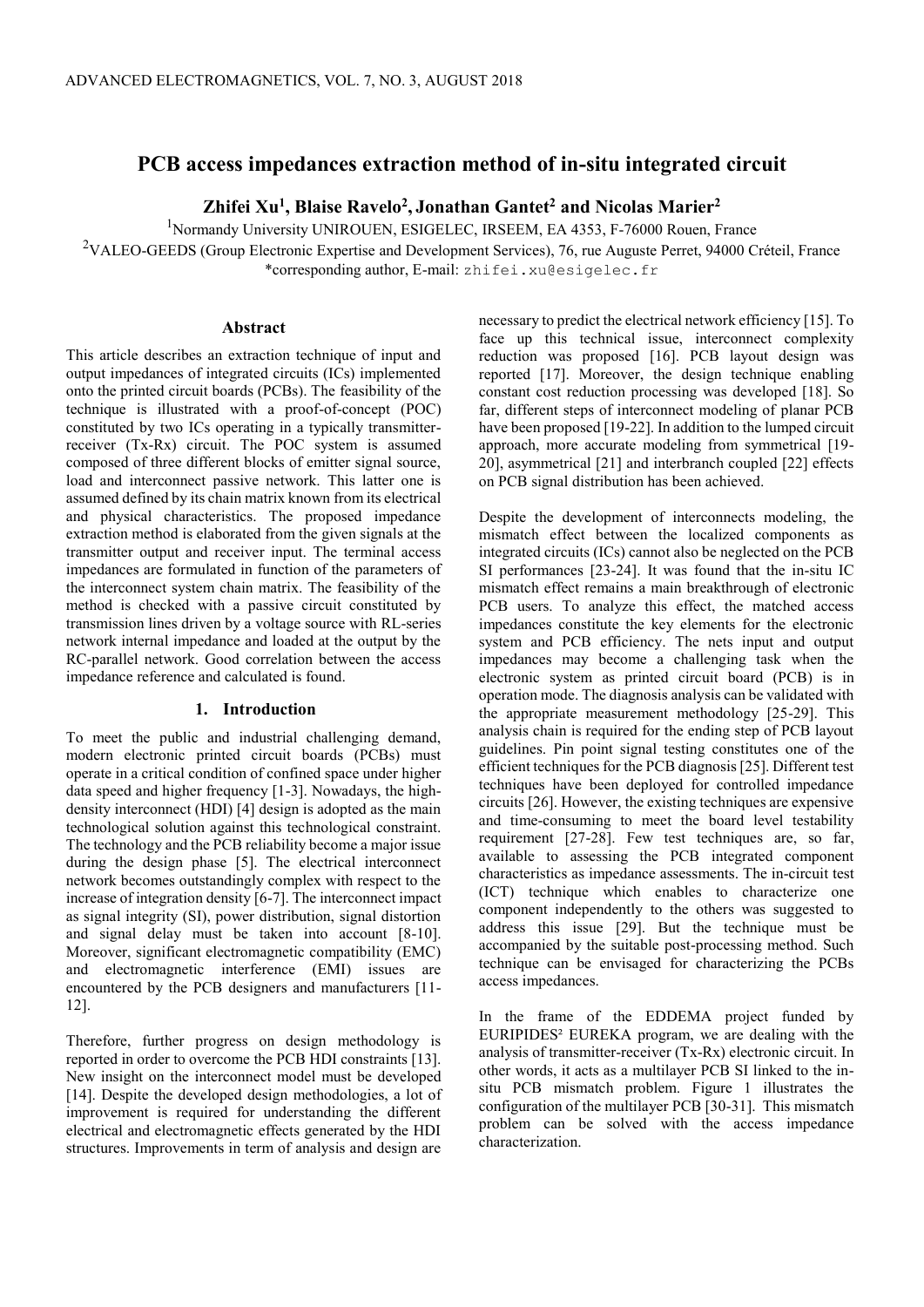For this reason, the present paper purposes to initiate an extraction method of the access impedances of the electronic system signal transmission chain. The method is based on the consideration of typically transmitter-receiver (Tx-Rx) system diagram.



Figure 1: Tx-Rx circuit implemented on multilayer interconnect PCB [30-31].

The system is mainly assumed composed of a transmitter block which contains the voltage signal source, the receiver block and the interconnection system. Based on the considered system chain matrix [19-21], the relations between the input/output voltages and currents are established. Then, the access impedance assessment relations are calculated.

# **2. Description of impedance extraction methodology**

The present section describes the analytical steps of the impedance extraction method under study. After the definition of the system problem, the equivalent chain matrix is elaborated. Then, the access impedances in function of the given test signals are expressed. It is worth to mention that the proposed access impedance extraction method can be applied only to linear time-invariant (LTI) system.

## **2.1. Statement of the system analysis problem**

Fig. 2 introduces the diagram of the Tx-Rx circuit configuration under consideration. This diagram is mainly composed of two integrated circuits  $(ICs)$ .  $IC<sub>1</sub>$  is assumed as the driven source. It generates the input signal propagating along the considered network.  $IC<sub>2</sub>$  is considered the receiver circuit which behaves as an output load. The main unknowns of this problem are the output impedance  $Z_1$  of  $IC_1$  and input impedance  $Z_2$  of  $IC_2$ .



Figure 2: ICs based circuit under study.

However, the electrical interconnect network is considered as perfectly known with given physical and electrical parameters. To solve the problem, we can start with the timedependent signals  $v_1(t)$  and  $v_2(t)$  from test points 1 and 2. Then, the circuit model of the structure will be described in the next section in order to establish the analytical expression of the voltage transfer function.

### **2.2. Electrical circuit description of the problem**

The electrical equivalent circuit representation is needed for elaborating the proposed access impedance under investigation. To do this, let us consider the cascaded block diagrams shown in Fig. 3. It consists of three different blocks. The input signal source and output load blocks are combined via the interconnect passive network constituted by interconnect circuit.



Fig. 3: Diagram of the Tx-Rx system.

The transmitter generates the voltage source signal Vin with output impedance  $Z_1$ . The receiver represents the output load denoted *Z*2. The intermediate system is a two-port electrical network. The posed-problem for the system consists in determining  $Z_1$  and  $Z_2$  knowing the test point signals  $V_1(P_1)$ and  $V_2(P_2)$ . The interconnect network is assumed as a known system based on the electrical and physical given parameters. To solve this problem, let us establish the analytical equation between the test point voltages and the proposed system access impedances.

#### **2.3. Equivalent chain matrix of the circuit under study**

Acting as a two-port electrical system, the intermediate interconnect network can be represented as a two-dimension chain matrix:

$$
[T(s)] = \begin{bmatrix} T_{11}(s) & T_{12}(s) \\ T_{21}(s) & T_{22}(s) \end{bmatrix},
$$
 (1)

with *s* is the Laplace variable. Therefore, the diagram introduced in Fig. 3 can be represented by the circuit shown in Fig. 4. According to the circuit and system theory, the access voltages and currents of a two-port system can be linked by the chain matrix with the following relation:

$$
\begin{bmatrix} V_{P_1}(s) \\ I_{in}(s) \end{bmatrix} = [T(s)] \times \begin{bmatrix} V_{P_2}(s) \\ I_{out}(s) \end{bmatrix}
$$
 (2)

The chain matrix enables to establish a relation between the access voltages and currents at any stage of the circuit.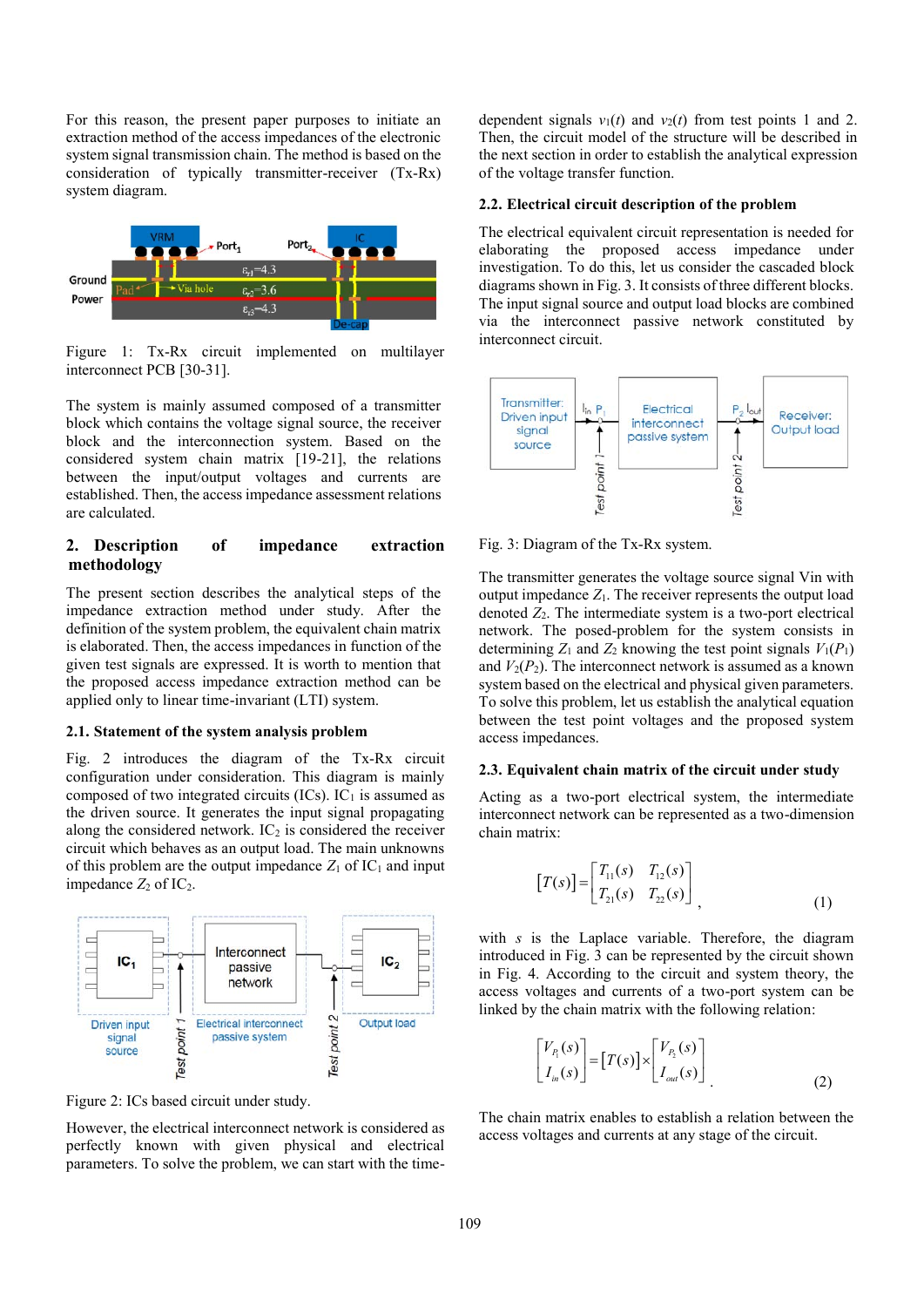

Figure 4: Electrical circuit equivalent to the diagram introduced in Fig. 3.

First, the voltage transfer function (VTF) between  $V(P_2)$  and  $V(P_I)$  can be obtained with the total chain matrix:

$$
[T_{\ell}(s)] = \begin{bmatrix} T_{t_{11}}(s) & T_{t_{12}}(s) \\ T_{t_{21}}(s) & T_{t_{22}}(s) \end{bmatrix} = \begin{bmatrix} T_{11}(s) & T_{12}(s) \\ T_{21}(s) & T_{22}(s) \end{bmatrix} \begin{bmatrix} 1 & 0 \\ 1 & 1 \\ \overline{Z_{2}(s)} & 1 \end{bmatrix}
$$
  
\n
$$
\Rightarrow [T_{\ell}(s)] = \begin{bmatrix} T_{11}(s) + \frac{T_{12}(s)}{Z_{2}(s)} & T_{12}(s) \\ T_{21}(s) + \frac{T_{22}(s)}{Z_{2}(s)} & T_{22}(s) \end{bmatrix}
$$
 (3)

According to the circuit theory [19-22], the voltage transfer function (VTF) is equal to the first element of the total transfer matrix:

$$
VTF(s) = \frac{V_{P_2}(s)}{V_{P_1}(s)} = \frac{1}{T_{t_{11}}(s)}
$$
\n(4)

By considering the transfer matrix expressed in (3), the expected VTF can be written as:

$$
\frac{V_{P_2}(s)}{V_{P_1}(s)} = \frac{1}{T_{t_{11}}(s)} = \frac{Z_2(s)}{T_{12}(s) + Z_2(s)T_{11}(s)}
$$
(5)

This circuit approach leads to the determination of the input and output impedances.

#### **2.4. Formulations of the access impedance extraction**

The proposed impedance extraction can be performed in two steps. First, we can extract the output impedance and then input one.

#### *2.4.1. Output impedance extraction formulation*

Knowing the voltages  $V(P_2)$  and  $V(P_1)$ , the output load impedance can be determined by inverting equation (5). Therefore, the output load input impedance can be formulated as:

$$
Z_2(s) = \frac{T_{12}(s)V_{P_2}(s)}{V_{P_1}(s) - T_{11}(s)V_{P_2}(s)}
$$
\n(6)

It can be pointed out that:

We have the short-circuit effect  $Z_2(s)=0$  under the condition:

$$
T_{12}(s) = 0
$$
 (7)

We have a high impedance effect  $Z_2(s) = \infty$  under the condition:

$$
V_{P_1}(s) - T_{11}(s)V_{P_2}(s) = 0
$$
\n(8)

#### *2.4.2. Input impedance extraction*

The equivalent diagram of the system seen from the input plane  $P_1$  can be represented as shown in Fig. 4. The global equivalent impedance is defined by:

$$
Z_{in}(s) = \frac{T_{11}(s)Z_2(s) + T_{12}(s)}{T_{21}(s)Z_2(s) + T_{22}(s)}
$$
\n(9)

Generally, this input impedance behaves as a first-order network constituted by elementary components resistance *R*, inductance *L* and capacitance *C* for most electronic system technology.



Figure 5: Reduced circuit equivalent to the system shown in Fig. 4.

## **2.5. Equivalent network topology**

The topologies of the input and output impedances can be identified based on the linear passive circuit theory. There are different ways to estimate the RLC parameters. They can be estimated for example based on the analysis of the impedance real and imaginary parts. Then, the expected parameters can be represented by the average values. Another way can be also the extremal frequencies impedance behavioral analysis. With this analysis, one can follow the identification approach of RL-series, RC-series, RL-parallel and RC-parallel networks addressed in Table 1. This first order network configuration depends on the manufacturing technology of the electronic system under investigation.

Based on the system theory frequency analysis, we have to consider the angular frequency *ω* whose *s=jω* is the Laplace variable.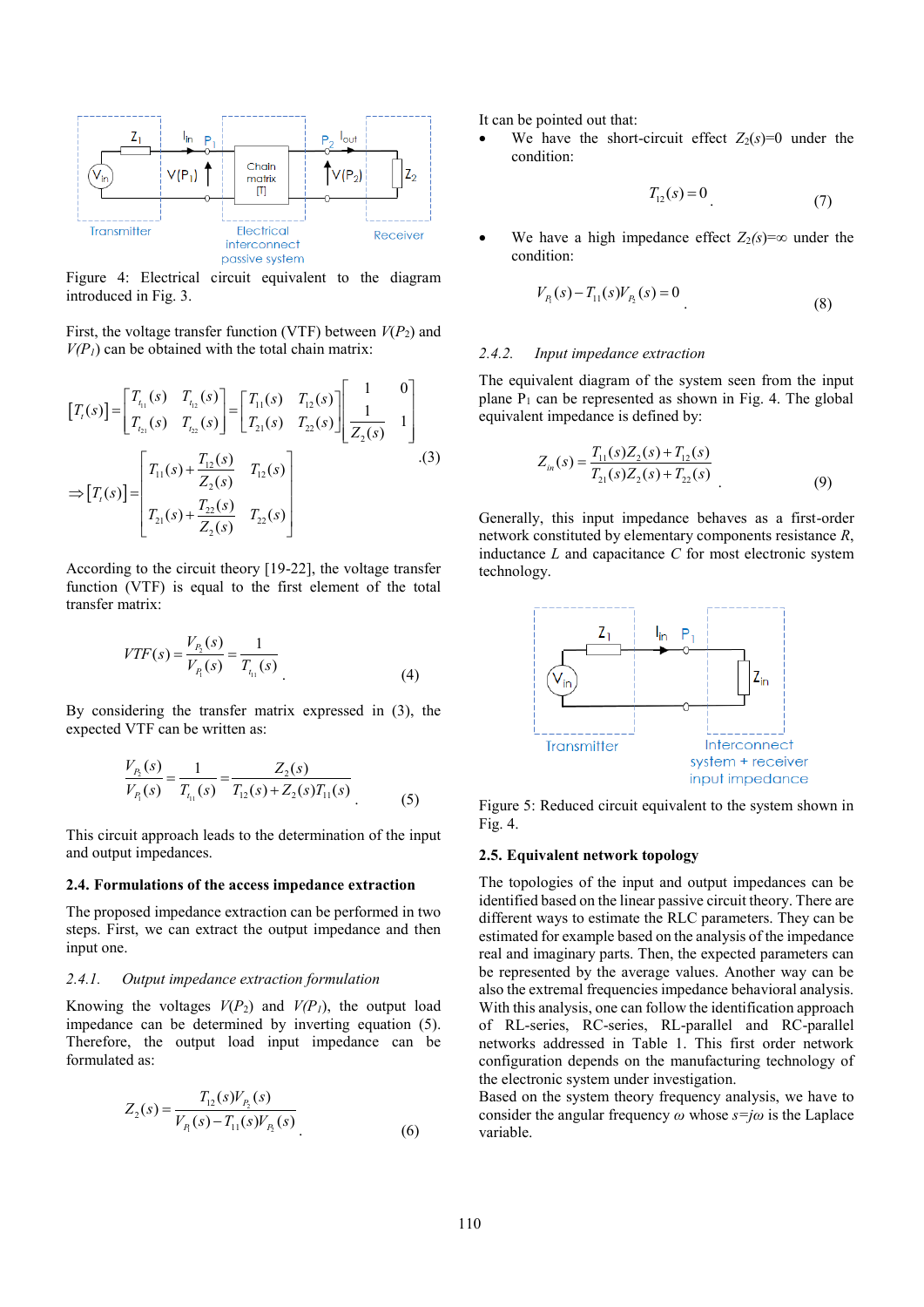| Configuration | <b>Description</b> | <b>Equivalent impedance</b>                       |  |
|---------------|--------------------|---------------------------------------------------|--|
| <b>Series</b> | RL-series          | $Z(s)=R+L\cdot s(10)$                             |  |
|               | <b>RC</b> -series  | $Z(s)=R+1/(C\cdot s)$ (11)                        |  |
| Parallel      | RL-parallel        | $Z(s)=R \cdot L \cdot s/(R+L \cdot s)$ (12)       |  |
|               | RC-parallel        | $Z(s)=R/(1+R\cdot C\cdot s)$ (13)                 |  |
| Configuration | <b>Description</b> | <b>Equivalent admittance</b>                      |  |
| <b>Series</b> | RL-series          | $Y(s)=1/(R+L\cdot s)$ (14)                        |  |
|               | <b>RC</b> -series  | $Y(s) = C \cdot s / (1 + R \cdot C \cdot s)$ (15) |  |
|               | RL-parallel        | $Y(s)=1/R+1/(L\cdot s)$ (16)                      |  |
| Parallel      |                    |                                                   |  |
|               | RC-parallel        | $Y(s)=1/R+C_{S}(17)$                              |  |

Table 1: First order impedance and admittance configurations.

| Table 2: First order impedance extreme frequency behaviors. |  |  |  |  |  |  |
|-------------------------------------------------------------|--|--|--|--|--|--|
|-------------------------------------------------------------|--|--|--|--|--|--|

| <b>Behavior</b>                                      | VLF                                    | <b>VHF</b>                                  |
|------------------------------------------------------|----------------------------------------|---------------------------------------------|
| RL-series                                            | $Z(\omega \approx 0)=R(18)$            | $ Z(\omega \approx \infty) /\omega = L(19)$ |
| RC-series                                            | $\omega  Z(\omega \approx 0) =1/C(20)$ | $Z(\omega \approx \infty) = R(21)$          |
| $\omega Y(\omega \approx 0) =1/L(22)$<br>RL-parallel |                                        | $Z(\omega \approx \infty) = R(23)$          |
| RC-parallel                                          | $Z(\omega \approx 0) = R(24)$          | $\omega Y(\omega \approx \infty) =C(25)$    |

The passive component identification can be performed based on the equivalent impedance behaviors at very low frequencies (VLF) and very high frequencies (VHF) which are defined analytically by *ω*≈0 and *ω*≈∞ respectively. Accordingly, we have the formulations indicated in Table 2.

## **3. Methodology of the interface equivalent circuit identification**

Knowing that the proposed access impedance extraction is based on the input and output signal processing, it can be assumed that the input circuit should be constituted by a voltage source in combination to the output impedance of the driving circuit.

## **3.1. Transmitter voltage source identification**

The input current can be calculated from the Ohm's law applied to this global impedance:

$$
Z_{in}(s) = \frac{V_{P_1}(s)}{I_{in}(s)} \Rightarrow I_{in}(s) = \frac{V_{P_1}(s)}{Z_{in}(s)}
$$
(26)

Finally, the transmitter main voltage source can be

determined from the first Kirchhoff's law:  
\n
$$
V_{in}(s) = V_{P_1}(s) + Z_1(s)I_{in}(s) = [Z_1(s) + Z_{in}(s)]I_{in}(s)
$$
\n(27)

## **3.2. Workflow about the proposed impedance extraction method**

The proposed impedance extraction method can be summarized in the following steps:

- Step 1: Identification of the system constituting blocks: transmitter, receiver and interconnect passive network.
- Step 2: Modelling or measurement of the interconnect passive network and conversion into chain matrix  $[T(s)]$ .
- Step 3: Measurement of the test point voltages  $v_{P_1}(t)$  and  $v_{P_1}(t)$ . Calculations of the FFT can be performed with the expressions:

$$
V_{P_1}(j\omega) = FFT\Big[v_{P_1}(t)\Big]_{\gamma}
$$
\n(28)

and

$$
V_{P_2}(j\omega) = FFT\Big[v_{P_2}(t)\Big]
$$
\n(29)

- Step 4: Calculation of the output load *Z*2.
- Step 5: Identification of the input impedance  $Z_1$ .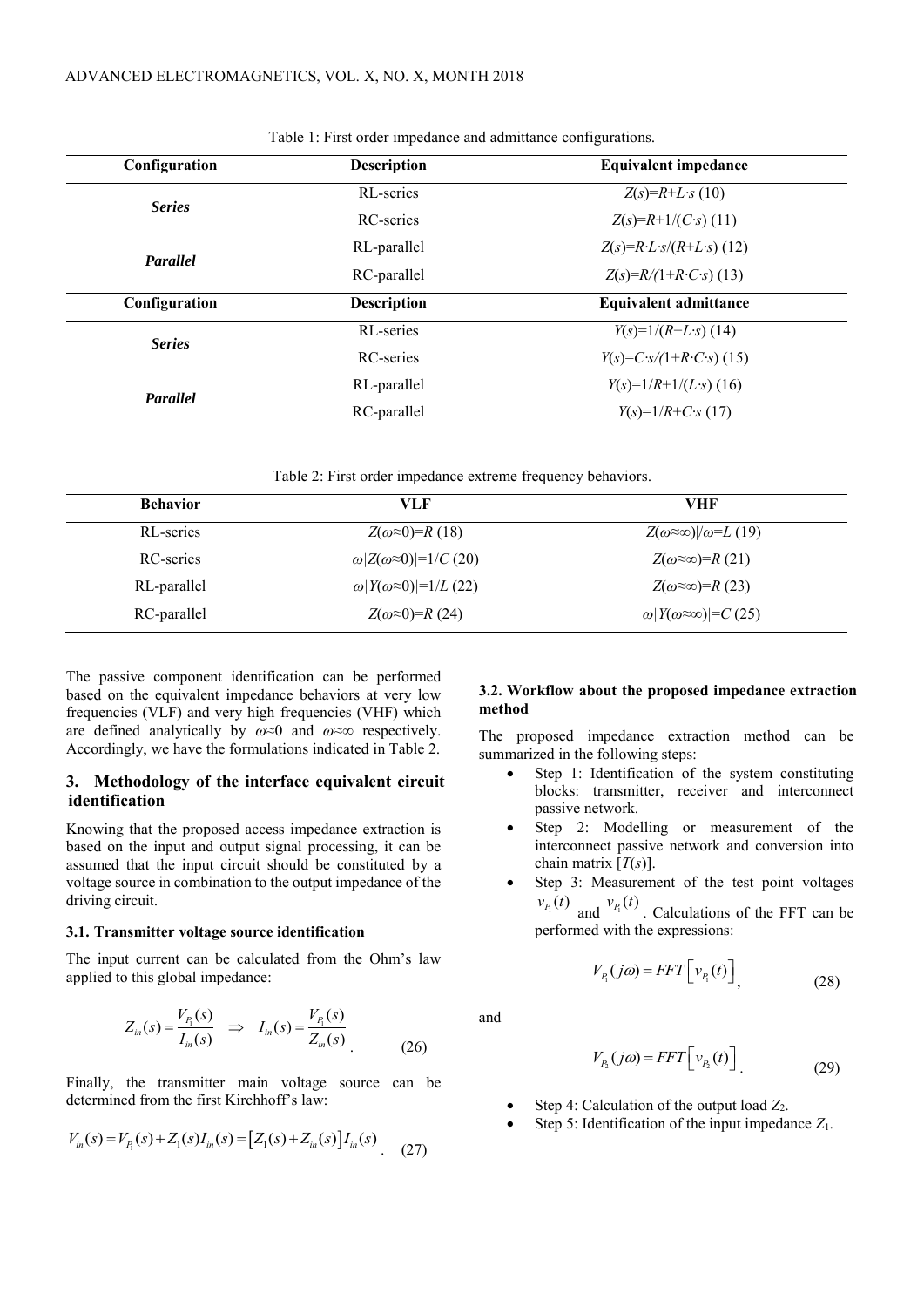Step 6: Identification of the input voltage source  $V_{in}(s)$ . Calculation of the time-domain input signal can be performed with the following expression:

$$
v_{in}(t) = IFFT[V_{in}(j\omega)]
$$
\n(30)

To check the relevance of the proposed impedance extraction method, numerical application with an example of LTI circuit is described in the next section.

## **4. Application example**

The present section introduces an application example of the proposed access impedance extraction method. An example of an electronic circuit network with arbitrary parameters is considered. The application was simulated data with the transient input signal. The test point signals were exploited to estimate the access impedances.

#### **4.1. Description of the structure POC**

Fig. 6 describes the test circuit schematic defined with arbitrarily chosen parameters.



Figure 6: Considered application circuit.

Table 3 addresses the parameters of the proof-of-concept circuit. It consists of two pieces of different transmission lines  $TL_1$  and  $TL_2$ . They present characteristic impedances  $Z_{c1}$  and  $Z_{c2}$ , and physical lengths  $d_1$  and  $d_2$  respectively. They are separated by a parallel capacitor *C*. The input load impedance  $Z_1$  is constituted by an RL-series network  $(R_1, L_1)$ and the output impedance  $Z_2$  is a parallel RC-parallel network  $(R_2, C_2)$ .

| <b>Elements</b>  | Parameter | Value               |
|------------------|-----------|---------------------|
| $TL_1$           | $Z_{c1}$  | $48 \Omega$         |
|                  | $d_1$     | $50 \text{ mm}$     |
| TL <sub>2</sub>  | $Z_{c2}$  | 53 $\Omega$         |
|                  | $d_2$     | $40 \text{ mm}$     |
| Intermediate     | C         | 22pF                |
| capacitor        |           |                     |
| Considered input | $R_1$     | $15 \Omega$         |
| parameter        | $L_1$     | 8 nH                |
| Considered       | $R_{2}$   | $1 \text{ k}\Omega$ |
| output parameter | $C_2$     | 10pF                |

As numerical testing, this circuit was simulated in a transient regime with the square wave pulse input signal with duration *T*=20 ns along the time window *Tmax*=5*T*.

### **4.2. Operating signal analysis**

The input data considered for the developed method is plotted in Fig. 7. It is represented by transient signals generated at the points  $P_1$  and  $P_2$ . The frequency spectrums of the proposed circuit from DC to 1 GHz are displayed in Fig. 8. As introduced in the previous section, these spectrum data serve to the extraction of the access impedances of the system under study.



Figure 7: Transient plots of signals *v<sup>P</sup>*<sup>1</sup> and *v<sup>P</sup>*2.



Figure 8: Spectrums of signals  $V_{P1}$  and  $V_{P2}$ .

#### **4.3. Extracted impedances from the proposed method**

After the application of the proposed impedance extraction method, we obtain the results described in the present paragraph. First, the interconnect network equivalent chain matrix elements are plotted in Fig. 9. It can be pointed out that the transmitted voltage and current respectively related to  $T_{11}$  and  $T_{22}$  from this chain matrix present transmission zero around 0.26 GHz. The transfer impedance related to  $T_{21}$ is lower than -20 dBΩ. The magnitude of the calculated output impedance  $Z_2$  is plotted in the bottom of Fig. 10. It can be understood that it presents an RL-series network impedance behavior. The constituting resistance  $R_2$  is extracted from the real part of  $Z_2$ . And the constituting inductance  $L_2$  is defined from the imaginary part. The corresponding results are plotted in the bottom of Fig. 10. Moreover, Figs. 11 displays the spectrum of the input impedance magnitude  $Z_{in}$  (in the top) and the overall circuit input current  $I_{in}$  (in the bottom). As seen in the top of Fig. 11, the input impedance  $Z_{in}$  behaves as a resistance at VLF below 50 MHz. It means that this input impedance can be roughly approximately equal to the input resistance  $Z_{in} \approx 15.77 \Omega \approx$  $R_1$ . The inductance parameters can be calculated by considering the frequency point where the input current presents significant value. For example, by taking the higher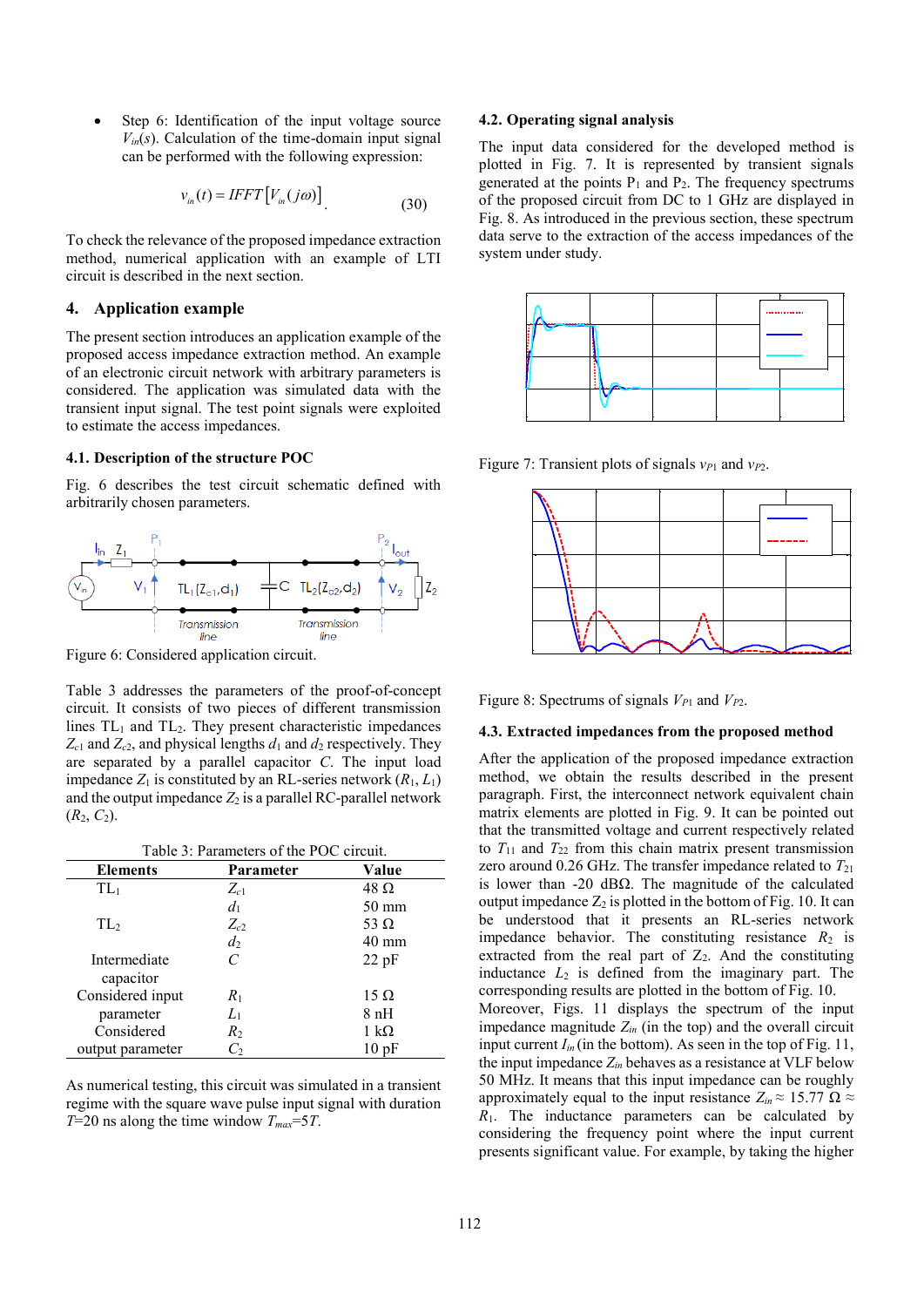frequency where the inductive effect dominates the resistive one. Following this approach, the estimated input inductance is  $L_1$ =7.45 nH.





Figure 9: Transfer matrix elements: (a)  $T_{11}$  and  $T_{22}$ , and (b) *T*<sup>12</sup> and *T*21.





Figure 10: Spectrums of  $Y_2$  in top, and the extracted resistance  $R_2$  and capacitor  $C_2$  in bottom.



Figure 11: Spectrums of the input impedance *Zin* and current *Iin*.

## **4.4. Advantages and limits of the proposed method**

The proposed impedance extraction method presents the following advantages:

- The proposed modeling computation speed for 451 samples is of about tens milliseconds compared to more than ten minutes with HFSS® software by using a PC equipped a single-core processor Intel® CoreTM i3- 3120M CPU @ 2.50 GHz and 8 GB physical RAM with 64-bits Windows 7.
- The ability to consider any type of passive equivalent access circuits,
- The possibility to be applied to complex PCBs,
- The possibility to be applied in both time- and frequency-domain,
- The fast computation time,
- The adaptability to different electrical and electronic systems,
- And the non-dependence of the signal measured at the test points to the other parts of the circuit.

Nevertheless, its drawbacks are:

- Limited to only linear input and output access circuits and cannot be applied to the nonlinear interface,
- Limited to the bandwidth of the test probes,
- And sensitive to the numerical inaccuracies especially when the choice of the RLC circuit identification is made around the resonance frequencies.

Table 4 addresses a comparative performance of different methods and techniques [25, 26, 27, 29, 32] available in the literature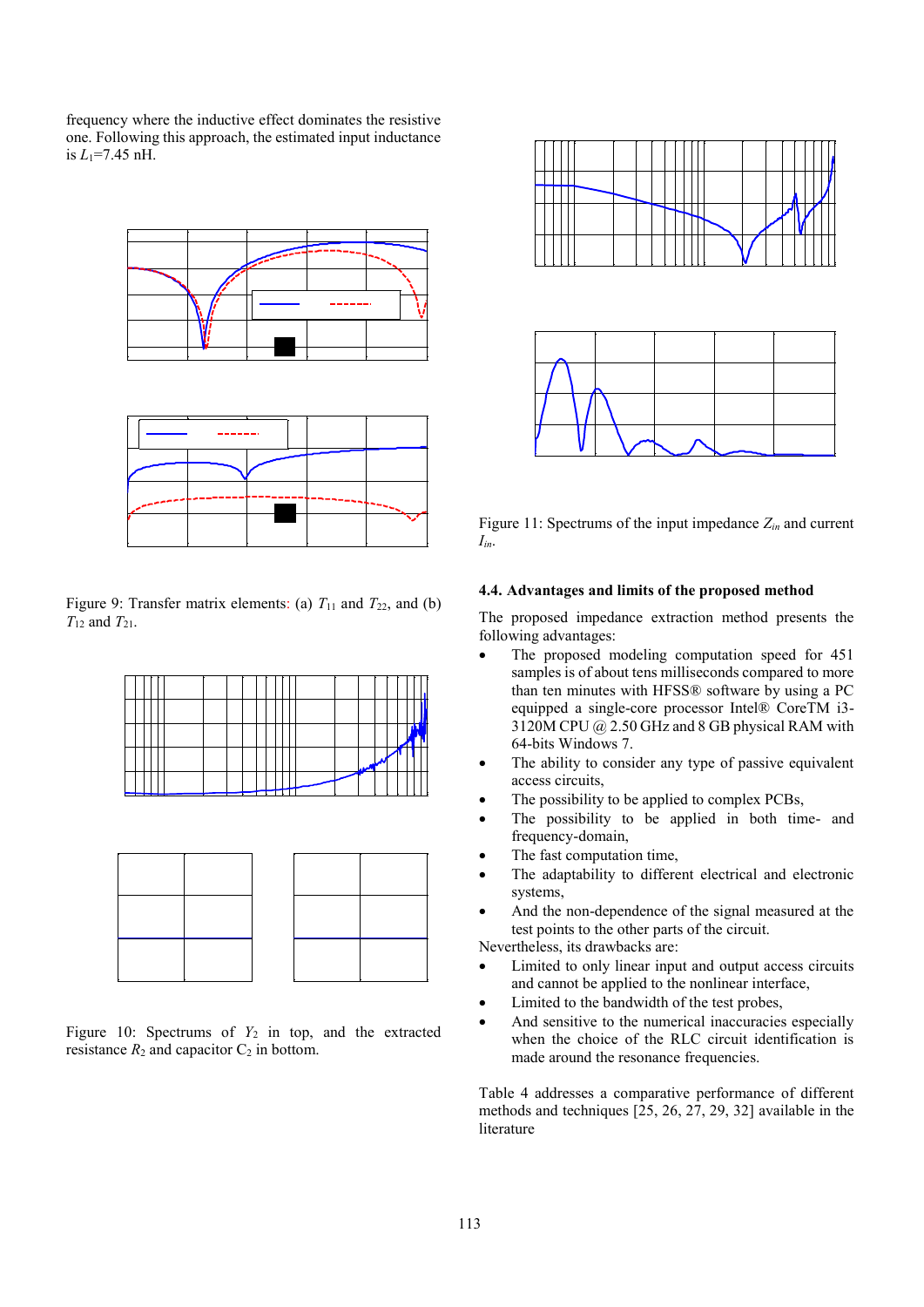|                                              | Table 4: Comparison of advantages and drawbacks of method/technique performances available in the literature.                                                                                                                                                                                                                                                                                                                                               |                                                                                                                                                                                                                                                                                                                                                                                                                                                                                                                                                                                                                                                                                                                                                                                                                                                                                                                                                                                                                                                                                                                                                                                                                                                                                                                                                                                                                                                                                                             |
|----------------------------------------------|-------------------------------------------------------------------------------------------------------------------------------------------------------------------------------------------------------------------------------------------------------------------------------------------------------------------------------------------------------------------------------------------------------------------------------------------------------------|-------------------------------------------------------------------------------------------------------------------------------------------------------------------------------------------------------------------------------------------------------------------------------------------------------------------------------------------------------------------------------------------------------------------------------------------------------------------------------------------------------------------------------------------------------------------------------------------------------------------------------------------------------------------------------------------------------------------------------------------------------------------------------------------------------------------------------------------------------------------------------------------------------------------------------------------------------------------------------------------------------------------------------------------------------------------------------------------------------------------------------------------------------------------------------------------------------------------------------------------------------------------------------------------------------------------------------------------------------------------------------------------------------------------------------------------------------------------------------------------------------------|
| <b>Description</b>                           | <b>Advantages</b>                                                                                                                                                                                                                                                                                                                                                                                                                                           | <b>Drawbacks</b>                                                                                                                                                                                                                                                                                                                                                                                                                                                                                                                                                                                                                                                                                                                                                                                                                                                                                                                                                                                                                                                                                                                                                                                                                                                                                                                                                                                                                                                                                            |
| Diagnosys PinPoint II R [25]                 | - Test and fault-find electronic circuits<br>quickly and reliably<br>- Passive and dynamic digital in-circuit<br>functional test                                                                                                                                                                                                                                                                                                                            | - Test setup preparation<br>- Bandwidth limitation                                                                                                                                                                                                                                                                                                                                                                                                                                                                                                                                                                                                                                                                                                                                                                                                                                                                                                                                                                                                                                                                                                                                                                                                                                                                                                                                                                                                                                                          |
| Controlled Impedance Test [26]               | - Adaptability to complex PCBs<br>- Absolute accuracy of the measurement                                                                                                                                                                                                                                                                                                                                                                                    | Factors<br>influencing<br>measurement<br>repeatability:<br>Test fixtures<br>Ξ.<br>Operator<br>Test probes<br>$\blacksquare$<br>Test cables<br>Test equipment<br>External influences                                                                                                                                                                                                                                                                                                                                                                                                                                                                                                                                                                                                                                                                                                                                                                                                                                                                                                                                                                                                                                                                                                                                                                                                                                                                                                                         |
| Board-Level Design for Testability<br>$[27]$ | - Board-level and schematic design<br>considerations<br>- Possibility of device selection and<br>identification<br>- Considerations for memory cluster<br>testing<br>- Considerations of power supply<br>loading                                                                                                                                                                                                                                            | - Experimental setup complexity<br>- Measurement accuracies                                                                                                                                                                                                                                                                                                                                                                                                                                                                                                                                                                                                                                                                                                                                                                                                                                                                                                                                                                                                                                                                                                                                                                                                                                                                                                                                                                                                                                                 |
| In Circuit Test (ICT) [29]                   | - Possibility to gain access to the circuit<br>nodes on a board<br>Possibility<br>the<br>to<br>measure<br>performance<br>of<br>the<br>components<br>regardless of the other components<br>connected to them<br>- Adaptability to complex PCB<br>- Possibility to undertake a very<br>comprehensive form of PCB<br>test,<br>ensuring that the circuit has been<br>manufactured correctly and has a very<br>high chance of performing to its<br>specification | - Fixtures expensive: As the fixtures<br>are mechanical and require general and<br>wiring assembly for each printed circuit<br>board, they can be a costly item.<br>- Fixtures difficult to update: As the<br>fixture is a fixed mechanical item, with<br>the probes or "nails" mechanically<br>fixed, any updates to the board<br>changing the position of the contact<br>points can be costly to change.<br>- Test access becoming more difficult:<br>With the size of boards becoming ever<br>smaller, access to nodes becomes<br>increasingly difficult. In an ideal<br>system, special contact points should be<br>provided, but because of the constraints<br>caused by miniaturization, these<br>contacts are rarely available. Some<br>nodes may not even have accessible<br>contact points. This makes ICT difficult<br>and reduces the fault coverage<br>obtainable.<br>- Back-driving: One problem that<br>concerned people, especially some<br>years ago was that of back driving.<br>When performing a test some nodes<br>have to be held at a certain level. This<br>meant forcing the output of possibly a<br>digital integrated circuit to an<br>alternative state purely by applying a<br>voltage to over-ride the output level.<br>This naturally put a strain on the output<br>circuitry of the chip. It is generally<br>assumed that this can be done for a very<br>short period of time - sufficient to<br>undertake the test - without any long-<br>term damage to the chip. However, |

Table 4: Comparison of advantages and drawbacks of method/technique performances available in the literature.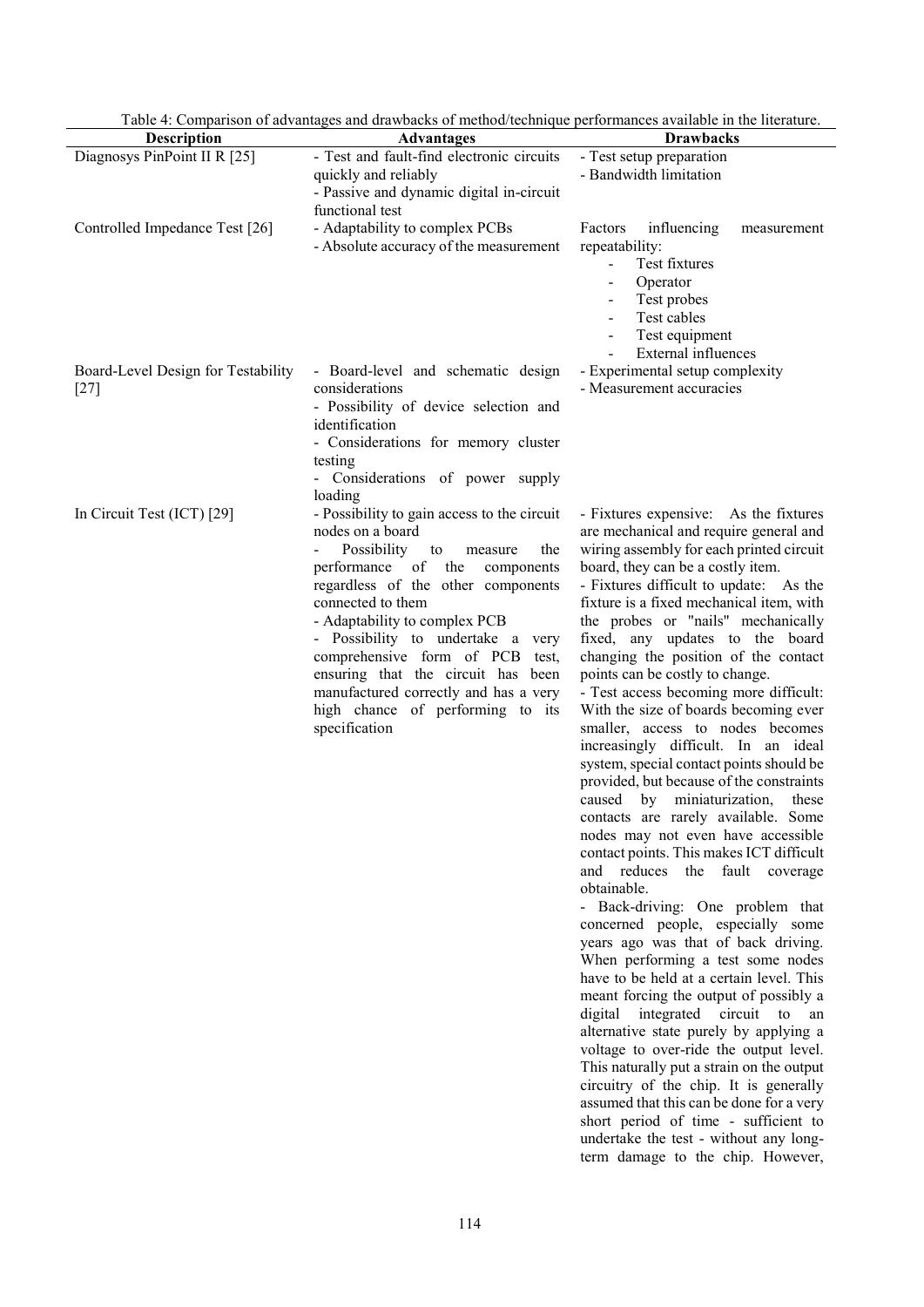|                                      |                                   | with the geometries in ICs shrinking,<br>this is likely to become |
|--------------------------------------|-----------------------------------|-------------------------------------------------------------------|
|                                      |                                   | more<br>problematical.                                            |
| - Adapted to the influence of the 3D |                                   | - Time for pre-processing design                                  |
|                                      | design parameters                 | - Difficulties to consider the lumped                             |
| HFSS® ANSYS [32]                     | - Possibility to predict the high | component parameter variations                                    |
|                                      | frequency effects                 | - Difficulties to be adapted to low                               |
|                                      |                                   | frequencies                                                       |

## **5. Conclusion**

An extraction method of in-situ ICs implemented on operating PCB is introduced. The proposed method is practically limited to the LTI system. The method is applied to an example of an electronic chain composed of transmitter, receiver and interconnects network blocks. The extraction method principle is described. During the calculation, the interconnect network must be preliminarily defined and can be modeled as a chain matrix. The analytical formulas enabling to calculate the impedances in function of the test signals are established.

To validate the proposed method an example of circuit with RL-series source impedance and RC-parallel load is considered. As expected, calculated impedances from transient test signals well correlated to the initial values are obtained.

#### **Acknowledgements**

This research work was supported by Euripides²-Eureka Program funded by the research project "Embedded Die Design Environment & Methodology for Automotive Applications (EDDEMA)", 2015-2018.

The authors address also, their grateful thanks to Dr. Olivier Maurice from ARIANE GROUP, France for scientific help and encouragement to write this paper.

#### **References**

- [1] International Technology Roadmap for Semiconductors (ITRS) Reports, 2017, Available Online [2018], http://www.itrs2.net/itrs-reports.html
- [2] A. Shaughnessy, H. Holden and S. Las Marias, "Three perspectives on HDI design and manufacturing success," The PCB Design Magazine, Nov. 2017, pp. 22-27.
- [3] C. F. Yee, A. B. Jambek and A. A. Al-Hadi, "Advantages and Challenges of 10-Gbps Transmission on High-Density Interconnect Boards," Journal of Electronic Materials, vol. 45, no. 6, June 2016, pp. 3134–3141.
- [4] H. Husby, "High Density Interconnect," White Paper, Data Response, Available Online [2016], http://www.datarespons.com/high-density-interconnect/
- [5] P. Kapur, G. Chandra, James P. McVittie, and K. C. Saraswat, "Technology and reliability constrained future copper interconnects–part II: performance implications," IEEE Trans. Electron. Devices, vol. 49, no. 4, pp. 598– 604, April 2002.
- [6] S. A. Jawed, S. S. Afridi, M. A. Anjum, and K. Khan, "IO circuit design for 2.5D through-silicon-interposer interconnects: IO Circuit Design for 2.5D throughsilicon-interposer," Int. J. Circ. Theor. Appl., Vol. 45, No. 3, Mar. 2017, pp. 376–391.
- [7] R. M. Averill, K. G. Barkley, M. A. Bowen, P. J. Camporese, A. H. Dan-sky, R. F. Hatch, D. E. Hoffman, M. D. Mayo, S. A. McCabe, T. G. McNamara, T. J. McPherson, G. A. Northrop, L. Sigal, H. H. Smith, D. A. Webber, and P. M. Williams, "Chip integration methodology for the IBM S/390 G5 and G6 custom microprocessors," IBM J. Res. Develop., vol. 43, no. 5/6, pp. 681-706, Sep./Nov. 1999.
- [8] C. Armenti, "The impact of HDI on PCB power distribution," The PCB Design Magazine, Nov. 2017, pp. 28-36.
- [9] T. Eudes, B. Ravelo and R. Al Hayek, "Assessment of 50%-Propagation-Delay for Cascaded PCB Non-Linear Interconnect Lines for the High-Rate Signal Integrity Analysis," Advanced Electromagnetics (AEM), Vol. 2, No. 1, Feb. 2013, pp. 1-14.
- [10] N. Liu, M. Nakhla and Q.-J. Zhang, "Time domain sensitivity of high-speed VLSI interconnects," Int. J. Circ. Theor. Appl., Vol. 22, No. 6, Nov./Dec. 1994, pp. 479–511.
- [11] R. Archambeault, C. Brench, and S. Connor, "Review of Printed-Circuit-Board Level EMI/EMC Issues and Tools," IEEE Trans. Electromagnetic Compatibility, vol. 52, no. 2, pp. 455-461, May 2010.
- [12]C. Schuster, and W. Fichtner, "Parasitic Modes on Printed Circuit Boards and their Effects on EMC and Signal Integrity," IEEE Trans. Electromagnetic Compatibility, vol. 43, no. 4, pp. 416-425, Nov. 2001.
- [13]F. Jun, Y. Xiaoning, J. Kim, B. Archambeault, and A. Orlandi, "Signal integrity design for high-speed digital circuits: Progress and directions," IEEE Trans. Electromagnetic Compatibility, vol. 52, no. 2, pp. 392- 400, May 2010.
- [14]A. Ruan, J. Yang, L. Wan, B. Jie, and Z. Tian, "Insight into a generic interconnect resource model for Xilinx Virtex and Spartan series FPGAs," IEEE Trans. CAS-II: Express Briefs, vol. 60, no. 11, Nov. 2013, pp. 801-805.
- [15] Y. Han and D. J. Perreault, "Analysis and Design of High Efficiency Matching Networks," IEEE Trans. on Power Electr., vol. 21, no. 5, pp. 1484-1491, September 2006.
- [16]Y. Yamagami, Y. Tanji, A. Hattori, Y. Nishio and A. Ushida, "A reduction technique of large-scale RCG interconnects in the complex frequency domain," Int. J. Circ. Theor. Appl., vol. 32, no. 6, Nov./Dec. 2004, pp. 471–486.